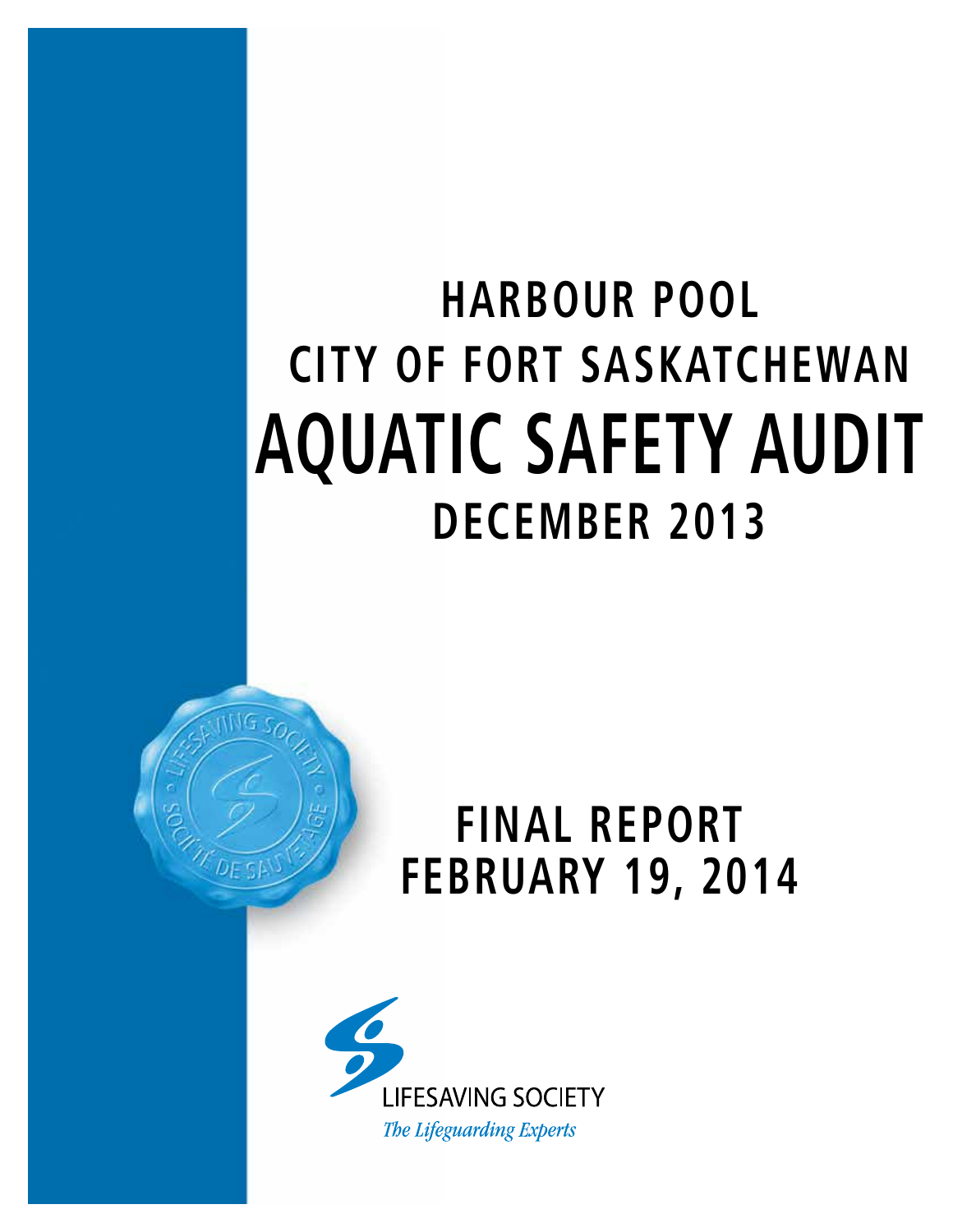

## HARBOUR POOL, CITY OF FORT SASKATCHEWAN AQUATIC SAFETY AUDIT

Published by the Lifesaving Society. March 2014.

Copyright 2014 by the Royal Life Saving Society Canada. Reproduction, by any means, of materials contained in this book is prohibited unless authorized by the publisher. Requests should be directed to the Alberta and Northwest Territories office (see back cover for address).

The Lifesaving Society is Canada's lifeguarding expert. The Society works to prevent drowning and water-related injury through its training programs, Water Smart® public education initiatives, water-incident research, aquatic safety management services, and lifesaving sport.

Annually, well over 1,000,000 Canadians participate in the Society's swimming, lifesaving, lifeguard, and leadership training programs. The Society sets the standard for aquatic safety in Canada and certifies Canada's National Lifeguards.

The Society is an independent, charitable organization educating Canadian lifesavers since the first Lifesaving Society Bronze Medallion Award was earned in 1896.

The Society represents Canada internationally as an active member of the royal Life Saving Society and the International Life Saving Federation. The Society is the Canadian governing body for lifesaving sport - a sport recognized by the International Olympic Committee and the Commonwealth Games Federation.

® Water Smart, Swim for Life, Swim to Survive, and Lifesaving Society are registered trademarks of the Royal Life Saving Society Canada. Trademarks other than those owned by the Lifesaving Society used in this document belong to their registered owners.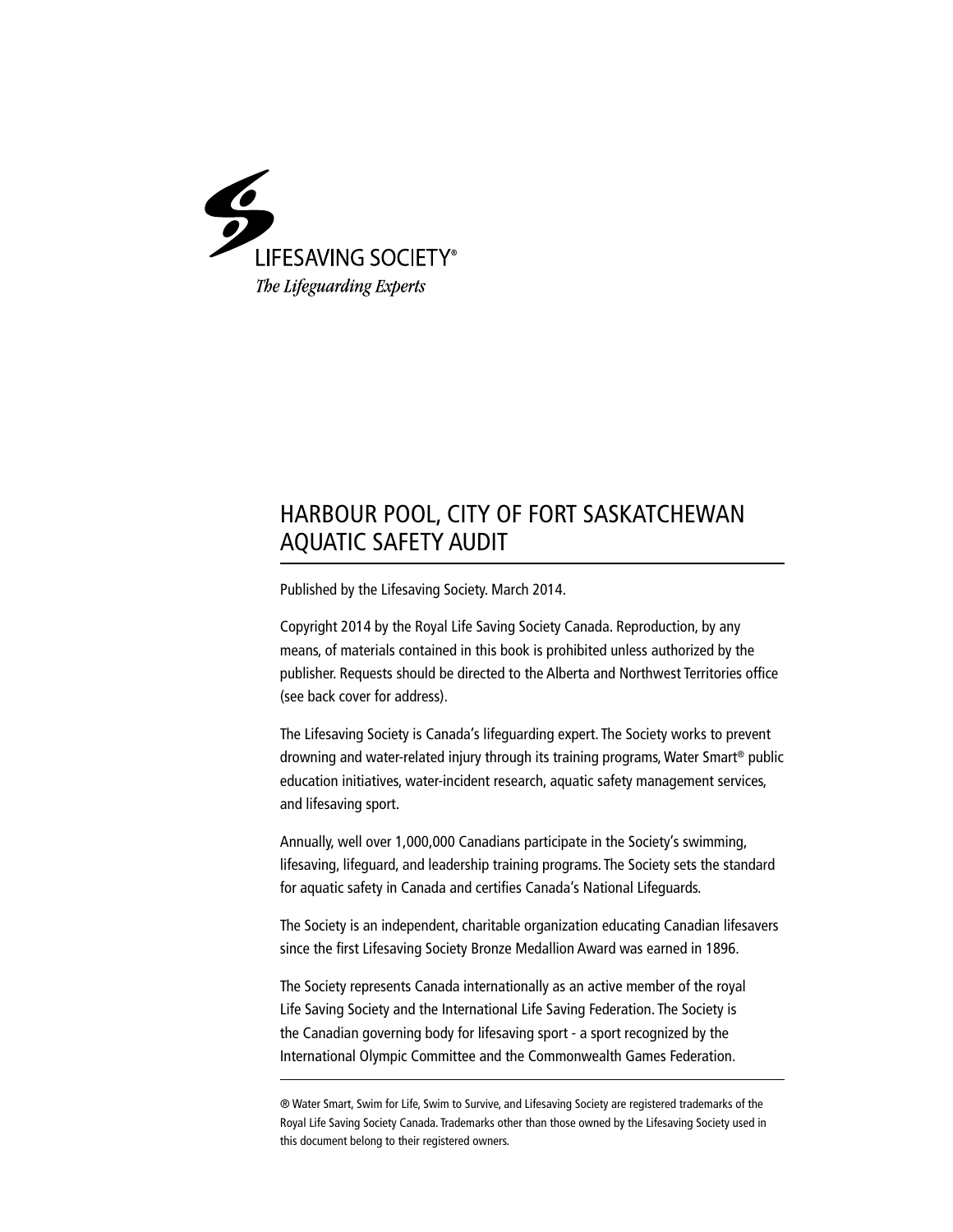# **AQUATIC SAFETY AUDIT**

# HARBOUR POOL CITY OF FORT SASKATCHEWAN

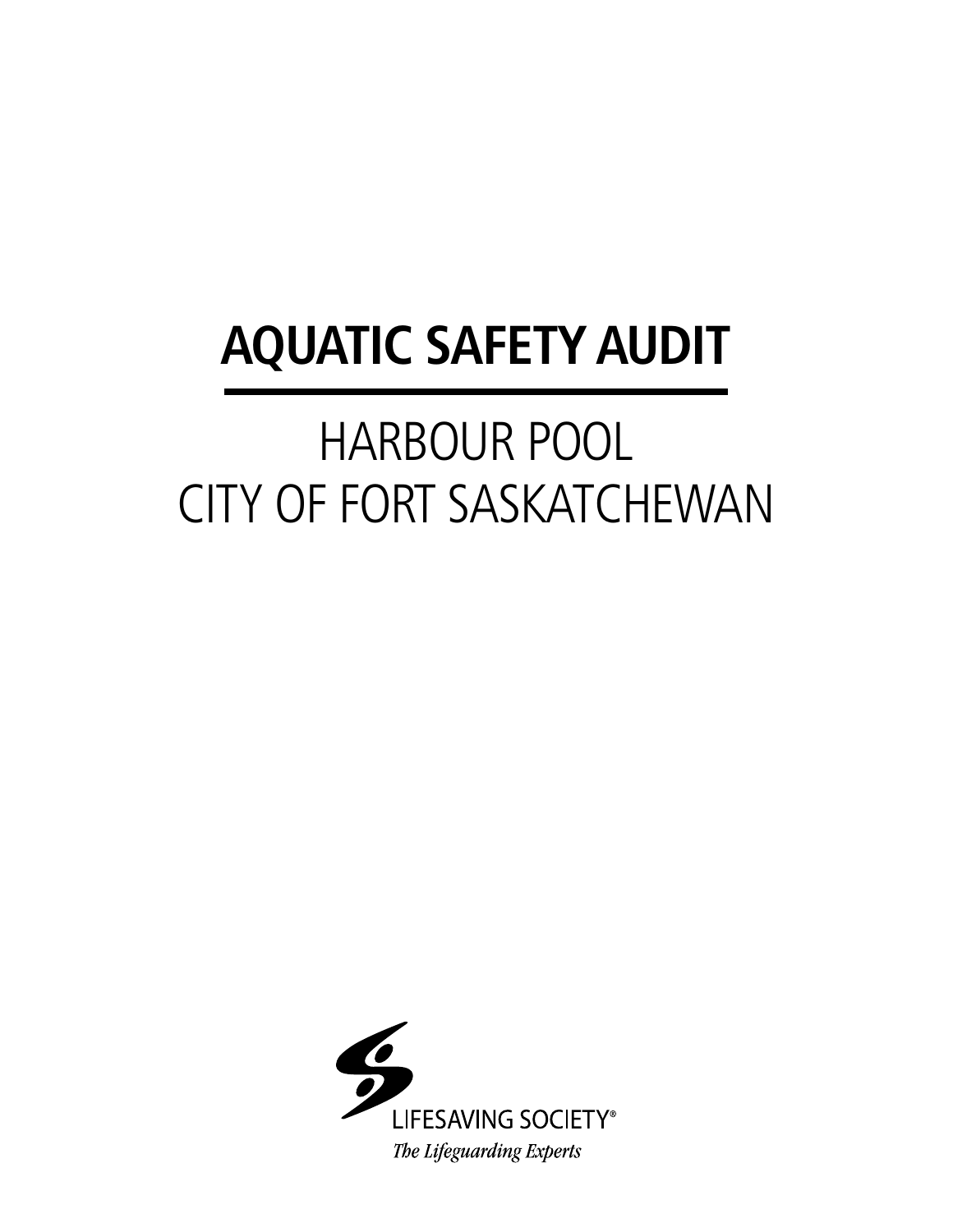# **About the Lifesaving Society** - Saving lives for over 100 years



The Lifesaving Society is a full service provider of programs, products, and services designed to prevent drowning. The Society saves lives and prevents water-related injuries through its training programs, Water Smart® public education, drowning research, aquatic safety management and lifesaving sport. The Society is a national volunteer organization and registered charity composed of ten provincial/territorial branches, tens of thousands of individual members, and over 4,000 affiliated swimming pools, waterfronts, schools, and clubs.

The Society has been teaching swimming, water safety and water rescue in Canada since 1986. Established in England (1891) as the Swimmers' Lifesaving Society, it became The Royal Lifesaving Society in 1904. Today, it is known simply as the Lifesaving Society. The Lifesaving Society is a leader and partner in the delivery of water safety education throughout Canada and around the world.

## Teaching Canadians to save themselves and rescue others

Annually 1,000,000 Canadians participate in the Lifesaving Society's swimming, lifesaving, lifeguard, first aid, and leadership programs. Each year, the Society certifies thousands of instructors who provide the leadership for its training programs. Over 30,000 Canadians earn the Society's Bronze Medallion each year. As Canada's lifeguarding experts, the Lifesaving Society sets the standard for lifeguard training and certifies Canada's National Lifeguards.

## Making Canadians Water Smart

The Lifesaving Society focuses Water Smart drowning prevention efforts on people most at risk - like men fishing in small boats - or on those who can make a significant difference, such as parents of young children. The Society delivers Water Smart messages through its swim program, through the media and community action. The Society's Swim to Survive® Program provides the essential minimum skills required to survive an unexpected fall into deep water.

### Drowning Research

The Lifesaving Society conducts research into fatal and non-fatal drowning, aquatic injury and rescue interventions. Ongoing research and analysis supports the Society's evidence-based water rescue training and Water Smart drowning prevention education.

## Setting the Standard

The Lifesaving Society establishes aquatic safety standards and consults on aquatic safety issues for the aquatic industry, governments and the judiciary. The Society offers a suite of services to help aquatic facility operators maintain and improve safe pool and waterfront operations. The Society performs aquatic safety audits and serves as experts in legal cases involving aquatic safety.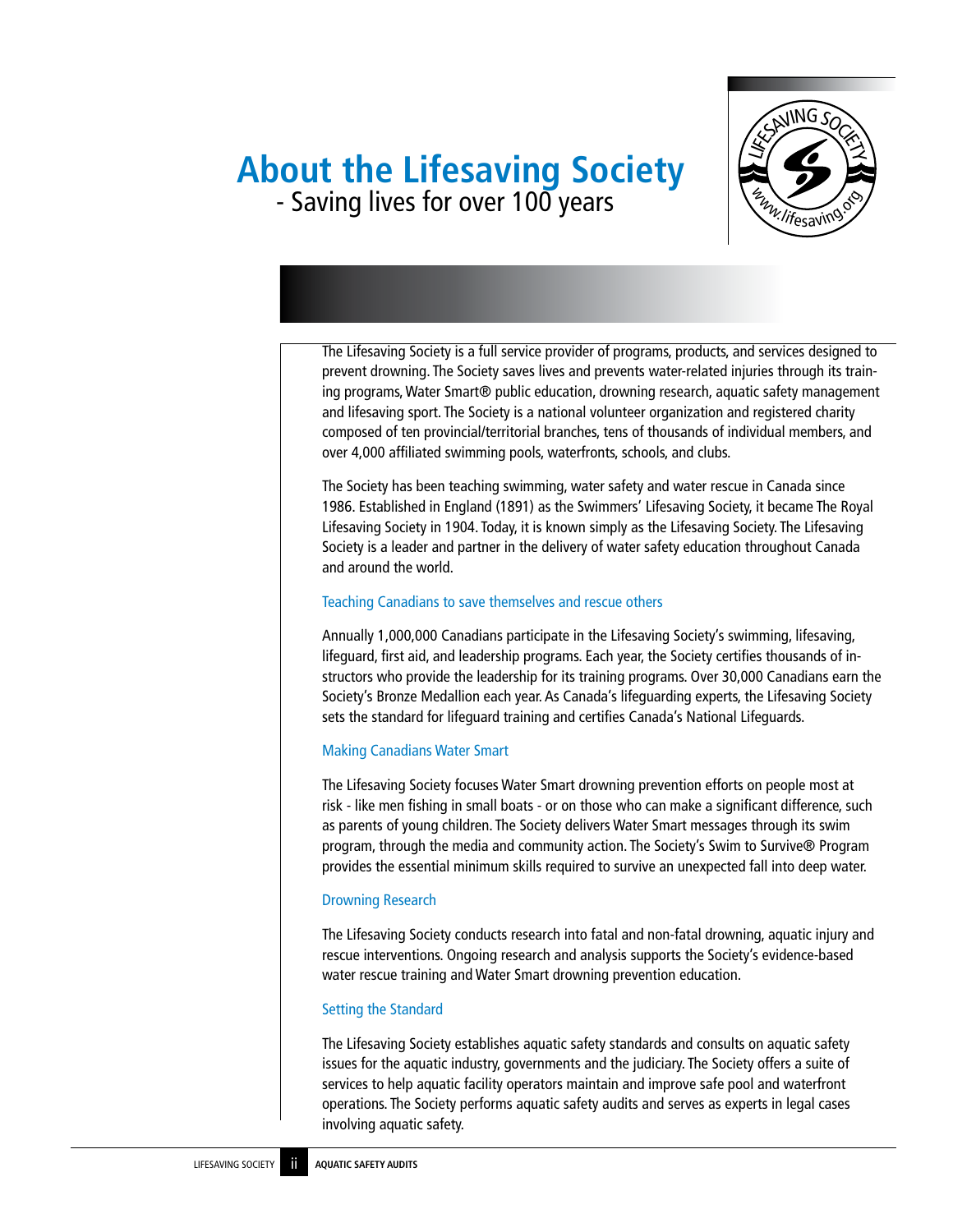

## **Contents**

| About the Lifesaving Society                | ïi |
|---------------------------------------------|----|
| <b>Aquatic Safety Audits</b>                | 1  |
| <b>Aquatic Safety Audit Process</b>         | 2  |
| <b>Summary Findings</b>                     | 3  |
| Personnel                                   | 5  |
| <b>Emergency &amp; Operating Procedures</b> | 6  |
| Lifequard Systems                           | 7  |
| <b>Communications &amp; Education</b>       | 8  |
| Facility & Equipment                        | 10 |
| Appendix A - Audit Photos                   | 12 |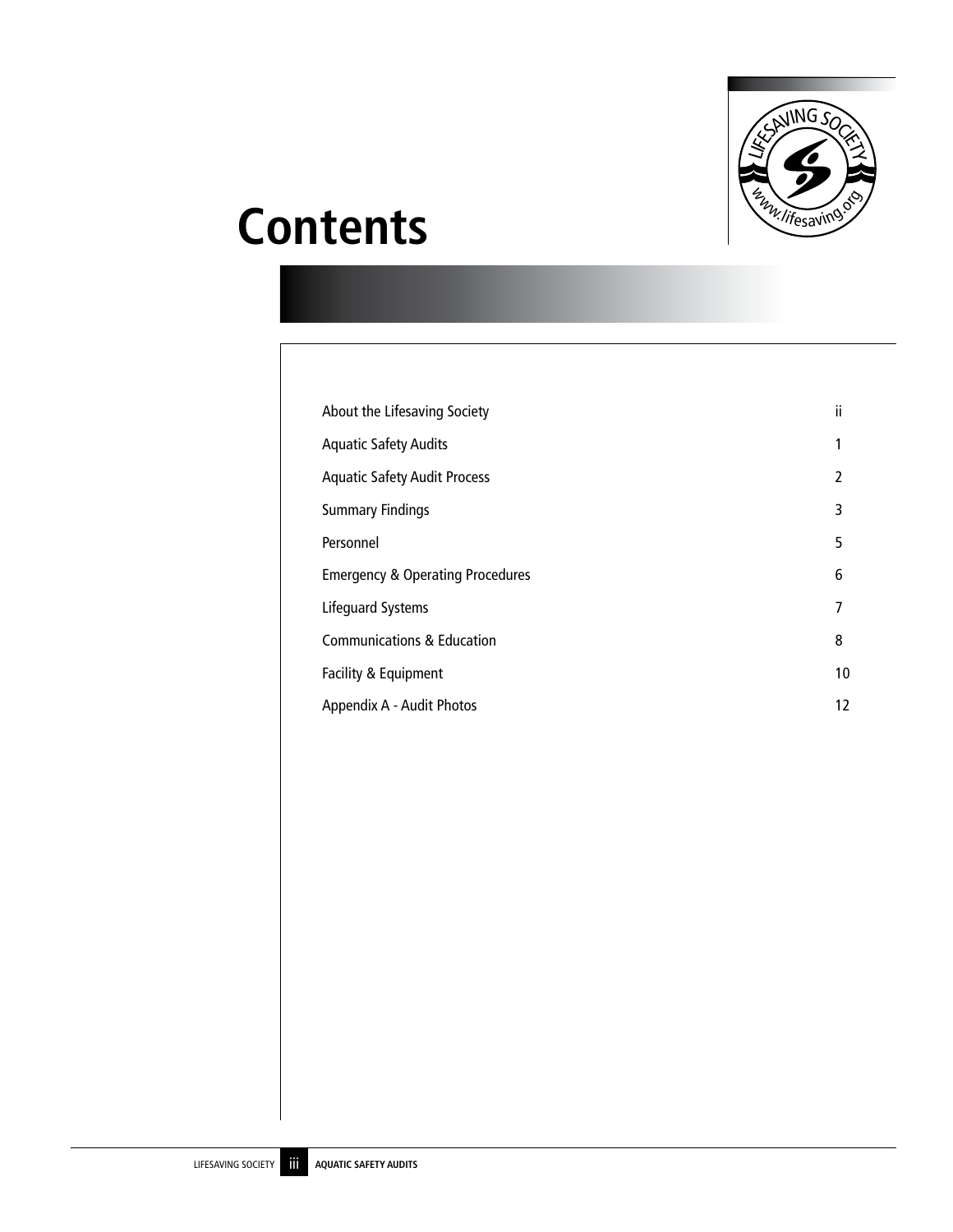## **Aquatic Safety Audits** Section 1

| <b>Purpose</b>          | The City of Fort Saskatchewan retained the Lifesaving Society to undertake a comprehensive aguatic safety<br>audit of aquatic operations.                                                                                                                                                                                                      |
|-------------------------|------------------------------------------------------------------------------------------------------------------------------------------------------------------------------------------------------------------------------------------------------------------------------------------------------------------------------------------------|
|                         | It was agreed that the purpose of the aquatic safety audit was to maximize the safety, supervision and<br>customer service for quests of the Harbour Pool. The aquatic safety audit would identify what steps should be<br>taken to minimize the risk of drowning or serious water-related injuries.                                           |
|                         | It was agreed that the scope of the aguatic safety audit would include discussions with management and<br>staff in addition to an evaluation of the aquatic facility's operation. This evaluation would report only on those<br>items that require attention. It would not address aspects that were satisfactory or exceptional.              |
| <b>On-going Support</b> | The Lifesaving Society is a national charity working to prevent drowning and water-related injury. We save lives<br>and prevent injury through our training programs, Water Smart® public education, water incident research,<br>aquatic safety management services, and lifesaving sport.                                                     |
|                         | The Lifesaving Society enhances the quality of life of residents of Alberta and Northwest Territories by setting<br>health and safety standards and collaborating with partners for injury prevention, sport, recreation and active<br>living initiatives, making Alberta and the Northwest Territories a safer place to live, work, and play. |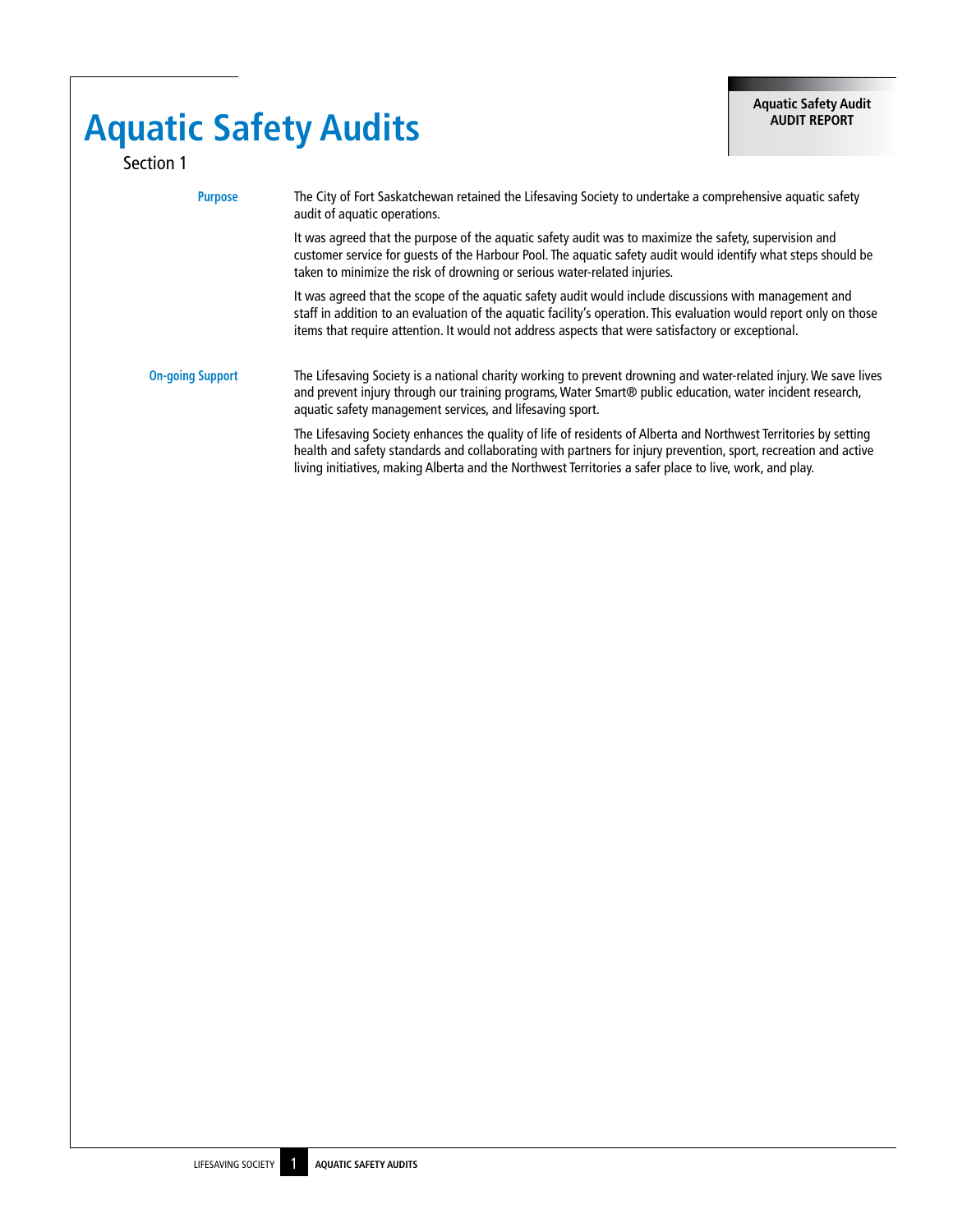## **Aquatic Safety Audit Process**

| Section 2                          |                                                                                                                                                                                                                                                                                         |
|------------------------------------|-----------------------------------------------------------------------------------------------------------------------------------------------------------------------------------------------------------------------------------------------------------------------------------------|
| <b>Auditor</b>                     | The Lifesaving Society was represented by Shaun Percival, Development Manager as Chief Auditor; and Dr.<br>Edward Montgomery, certified aquatic safety auditor. The Lifesaving Society has extensive experience in<br>aquatics and facility evaluation.                                 |
|                                    | The City of Fort Saskatchewan appointed Lindsay Poitras, Aquatics Operations Supervisor, as the primary<br>contact for the auditors.                                                                                                                                                    |
| <b>Audit Components</b>            | The auditors followed a process that included:                                                                                                                                                                                                                                          |
|                                    | On-site safety inspection of the aquatic facility<br>$\bullet$                                                                                                                                                                                                                          |
|                                    | Interviews with staff at various levels within the aquatic facility<br>$\bullet$                                                                                                                                                                                                        |
|                                    | A review of existing documentation provided to facilities and staff concerning the operation of<br>٠<br>aquatics in the centre                                                                                                                                                          |
|                                    | Completion of a draft and final report<br>$\bullet$                                                                                                                                                                                                                                     |
| <b>Facility Safety Inspections</b> | The auditors completed the inspection of the aquatic facility on December 9, 2013. In the detailed inspection,<br>the auditors examined the facility applying criteria developed by the Lifesaving Society from sources that<br>include:                                                |
|                                    | Government of Alberta statutes and regulations governing public swimming pools<br>$\bullet$                                                                                                                                                                                             |
|                                    | Past recommendations from fatality inquiries, coroners' inquests from across Canada<br>٠                                                                                                                                                                                                |
|                                    | Lifesaving Society standards concerning the operation of public swimming pools<br>$\bullet$                                                                                                                                                                                             |
|                                    | Lifesaving Society research into drowning in swimming pools<br>$\bullet$                                                                                                                                                                                                                |
|                                    | Results were recorded in the audit documentation which will be retained by the Lifesaving Society.                                                                                                                                                                                      |
|                                    | During the audit and inspection, the staff member designated on the inspection day as the facility<br>representative, was accessed for additional information and clarification regarding specific facility operations,<br>staff training and certifications, and other general topics. |
|                                    | If priority concerns were identified, they were discussed by the auditors with the designated facility<br>representative immediately following the facility inspection.                                                                                                                 |
| <b>Staff Interviews</b>            | Following the facility inspections, the auditors conducted interviews with a selected cross-section of staff<br>representing various relevant functions. The interviews were designed to gather the input of staff on the<br>aquatics operations.                                       |
|                                    | The auditors interviewed each staff member, after which staff were invited to share additional thoughts with<br>assurances that specific comments would be unattributed.                                                                                                                |
| <b>Documentation Review</b>        | The auditors examined the aquatics-related literature supplied by the facility and reviewed all relevant<br>documentation.                                                                                                                                                              |
|                                    | <b>Facility Procedures and Checklists</b><br>$\bullet$                                                                                                                                                                                                                                  |
|                                    | <b>Operations and Construction Documentation</b><br>$\bullet$                                                                                                                                                                                                                           |
|                                    | Various Job Descriptions<br>٠                                                                                                                                                                                                                                                           |
|                                    | <b>Marketing Materials</b>                                                                                                                                                                                                                                                              |
| <b>Reporting Process</b>           | Drawing on all documentation supplied by the facility, auditor notes, assessments and observations, the<br>Lifesaving Society has documented a report for review by the City of Fort Saskatchewan.                                                                                      |
|                                    | Upon receiving feedback and updated information from the facility, the final report will be formalized and<br>delivered to for consideration of implementation.                                                                                                                         |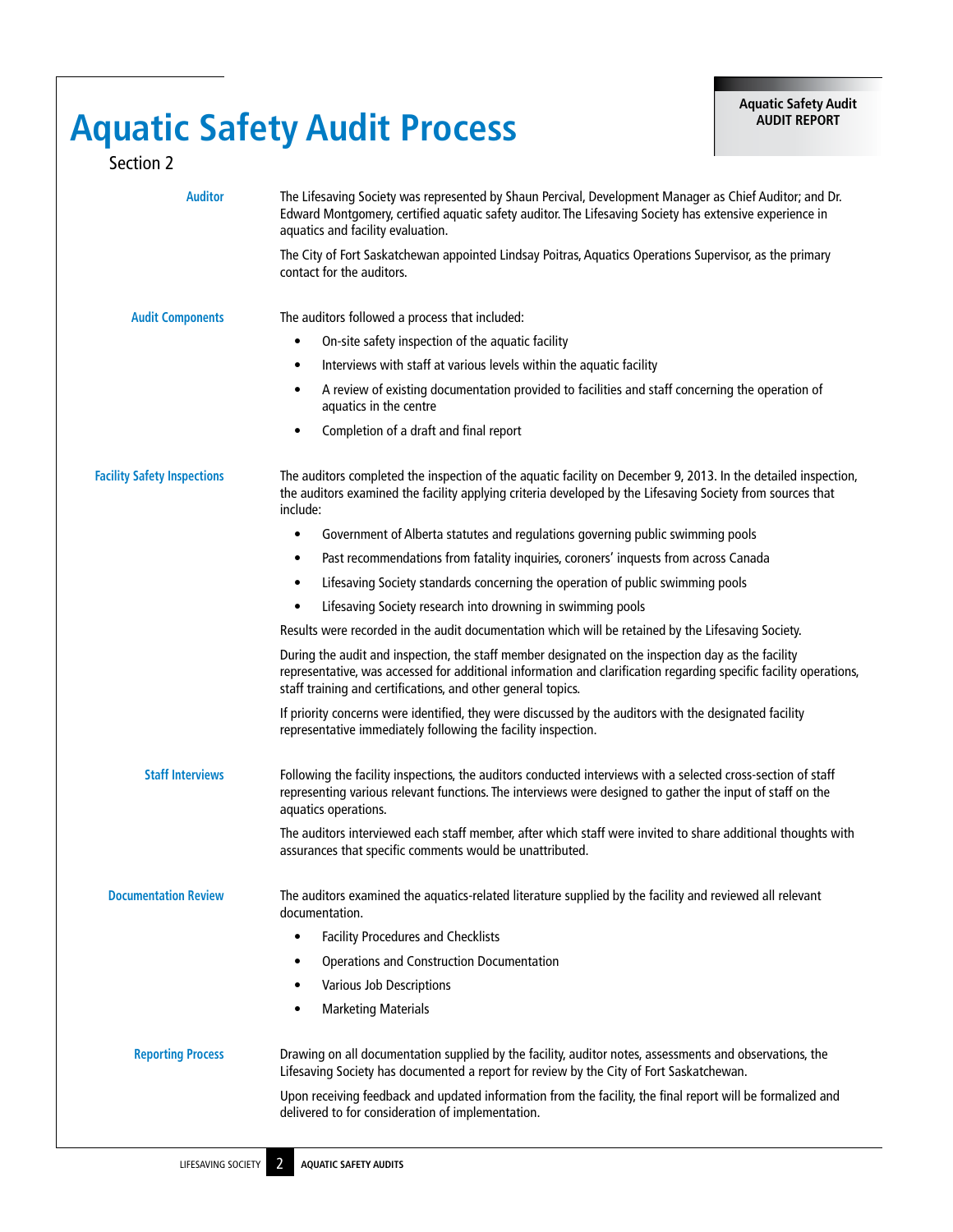| <b>Summary Findings</b><br>Section 3 |                                                                                                                                                                                                                                                                                                                                                                                                                                                                                                                                                                                                                                                                       | <b>Aquatic Safety Audit</b><br><b>AUDIT REPORT</b> |
|--------------------------------------|-----------------------------------------------------------------------------------------------------------------------------------------------------------------------------------------------------------------------------------------------------------------------------------------------------------------------------------------------------------------------------------------------------------------------------------------------------------------------------------------------------------------------------------------------------------------------------------------------------------------------------------------------------------------------|----------------------------------------------------|
|                                      | The Lifesaving Society's Aquatic Safety Audit reports Priority Concerns, Primary and Secondary<br>Recommendations in five categories:                                                                                                                                                                                                                                                                                                                                                                                                                                                                                                                                 |                                                    |
|                                      | Personnel<br>$\bullet$<br><b>Emergency and Operating Procedures</b><br>٠                                                                                                                                                                                                                                                                                                                                                                                                                                                                                                                                                                                              |                                                    |
|                                      | <b>Lifeguarding Systems</b><br>٠                                                                                                                                                                                                                                                                                                                                                                                                                                                                                                                                                                                                                                      |                                                    |
|                                      | <b>Communication and Education</b><br>$\bullet$                                                                                                                                                                                                                                                                                                                                                                                                                                                                                                                                                                                                                       |                                                    |
|                                      | Facility and Equipment<br>٠                                                                                                                                                                                                                                                                                                                                                                                                                                                                                                                                                                                                                                           |                                                    |
| <b>Priority Concerns</b>             | Priority Concerns represent major safety risks to the public or staff and merit immediate action. The Society<br>alerts aquatic facility operators to Priority Concerns at the time of facility inspections.                                                                                                                                                                                                                                                                                                                                                                                                                                                          |                                                    |
|                                      | The Society's aquatic safety audit revealed One (1) observations to warrant Priority Concern status.<br>$\bullet$                                                                                                                                                                                                                                                                                                                                                                                                                                                                                                                                                     |                                                    |
|                                      | At the time of the audit it was noted that the lighting in the pool area ranged from 64 to<br>٠<br>184 lux. At the surface of the shallow end the reading was found to be 64 lux, at the surface<br>of the warm pool the reading was found to be 125 lux, at the surface of the whirl pool the<br>reading was 151 lux, and the reading in the middle of the deep end of the main pool the<br>reading was 64 lux. Lighting is required to be 215 lux on the pool deck and at the surface<br>of the water (Alberta Building Code 7.3.3.21). Adequate lighting assists lifeguards to see<br>through the water column and helps reduce shadows on the bottom of the pool. |                                                    |
| <b>Primary Recommendations</b>       | Primary Recommendations address situations in contravention of a relevant statute, regulation or the<br>Lifesaving Society's Public Aquatic Facility Safety Standards on what constitutes reasonable safe practices.<br>Primary Recommendations should receive focused attention by facility management.                                                                                                                                                                                                                                                                                                                                                              |                                                    |
|                                      | The Society's aquatic safety audit presents Thirteen (13) Primary Recommendations. There were no<br>$\bullet$<br>Primary Recommendations identified that present an unreasonable risk to public safety.                                                                                                                                                                                                                                                                                                                                                                                                                                                               |                                                    |
| <b>Secondary Recommendations</b>     | Secondary Recommendations are designed to enhance the safe use of the aquatic facility. Secondary<br>recommendations may also refer to items that affect the comfort of users or that may be recommended as<br>"Best Practices". Action on Secondary Recommendations can proceed within the facilities' ongoing operations.                                                                                                                                                                                                                                                                                                                                           |                                                    |
|                                      | The Society's aquatic safety audit presents Seventeen (17) Secondary Recommendations                                                                                                                                                                                                                                                                                                                                                                                                                                                                                                                                                                                  |                                                    |
| <b>Range of Safe Practice</b>        | The Lifesaving Society recognizes a range of Safe Practice.                                                                                                                                                                                                                                                                                                                                                                                                                                                                                                                                                                                                           |                                                    |
|                                      | The Lifesaving Society considers a facility to be operating within the range of Safe Practice if the aquatic safety<br>audit identifies no Priority Concerns, and only Primary Recommendations which in the opinion of the Society<br>represents a low risk to public safety.                                                                                                                                                                                                                                                                                                                                                                                         |                                                    |
|                                      | The Lifesaving Society considers a facility to be operating below the range of Safe Practice if any Priority<br>Concerns are identified, or if any Primary Recommendations address unreasonable risk to public safety.                                                                                                                                                                                                                                                                                                                                                                                                                                                |                                                    |
|                                      | Each of the four categories is assessed according to whether a facility is operating within or below the range<br>of Safe Practice. If one or more categories (ie: Emergency and Operating Procedures) receives an assessment<br>below the range of Safe Practice, this will result in an overall audit assessment of "below the range of Safe<br>Practice."                                                                                                                                                                                                                                                                                                          |                                                    |
|                                      |                                                                                                                                                                                                                                                                                                                                                                                                                                                                                                                                                                                                                                                                       |                                                    |
|                                      |                                                                                                                                                                                                                                                                                                                                                                                                                                                                                                                                                                                                                                                                       |                                                    |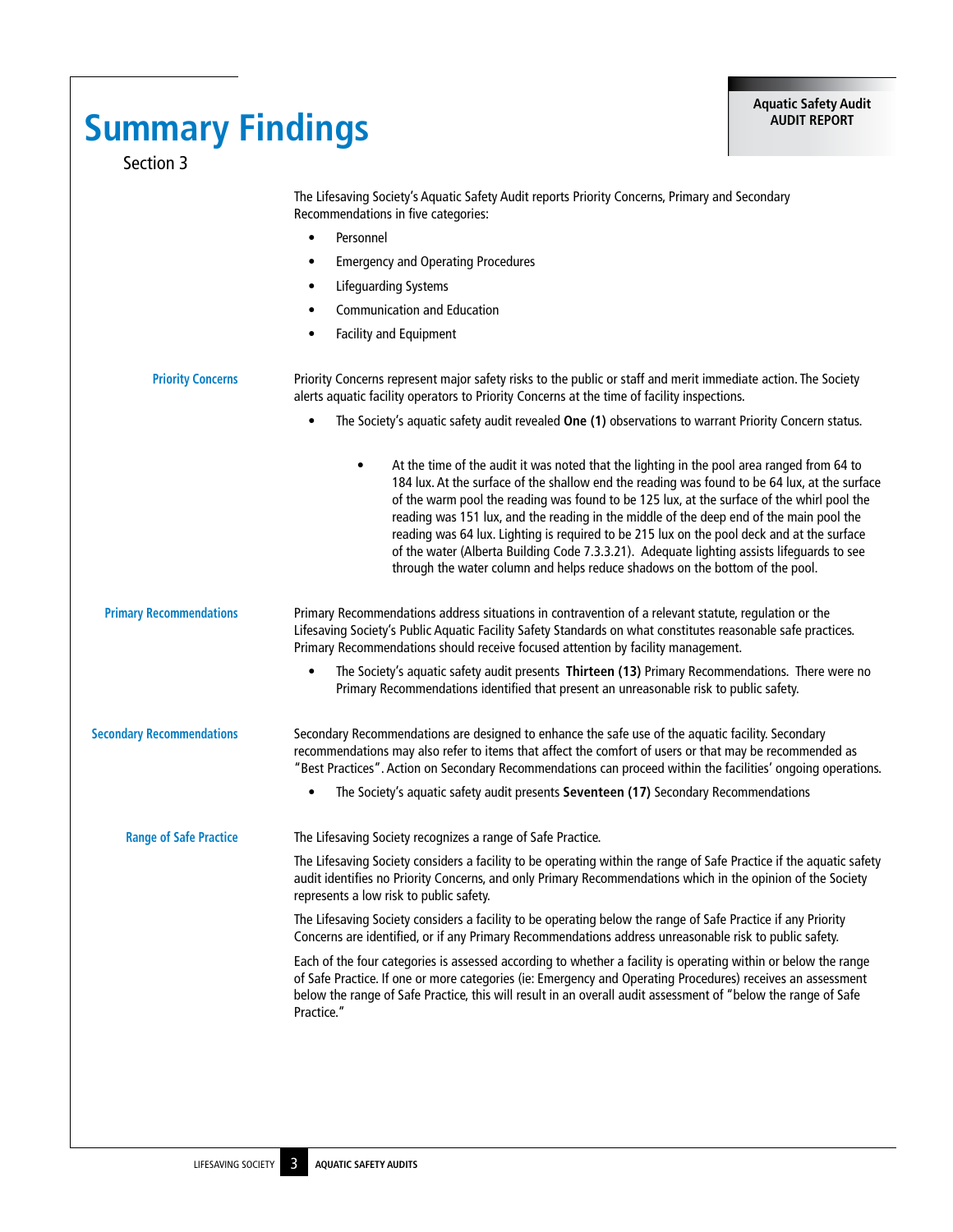Based on the information and materials supplied to the Lifesaving Society and the inspection of the aquatic facility on December 9, 2013, the following is the Lifesaving Society's expert opinion that at the time of the audit:

- Personnel **WITHIN** the range of safe practice
- Emergency and Operating Procedures **WITHIN** the range of safe practice
- Lifeguard Systems **WITHIN** the range of safe practice
- Communication and Education **WITHIN** the range of safe practice
- Facility and Equipment **BELOW** the range of safe practice
- Based on the results indicated above, it is the Lifesaving Society's expert opinion that at the time of the audit, the Facility was operating **BELOW** the range of Safe Practice as one (1) priority concern was identified in one or more categories.

We direct your attention to the following observations and recommendations found in sections  $4 - 8$  of this report.

**Future Action** For priority concerns identified the Lifesaving Society recommends management immediately develop an action plan to address them. This plan may involve further consultations, planning, budgeting, along with implementing short term and long term changes to manage the priority concerns.

> Following the completion of aquatic safety audit the Lifesaving Society offers follow up support. The following services are available to support facility's following the completion of their audit.

1. Ongoing Consultation

To support implementation plan of aquatic safety audit recommendations.

1. Follow Up Site Inspection

An audit follow up inspection is recommended for facility's where one or more priority concerns is identified. This inspection will review how the facility has addressed the priority concern(s) and primary recommendations that were identified in the aquatic safety audit report. This follow up inspection consists of an on-site inspection of the specific priority concerns and primary recommendations identified in the aquatic safety audit report. Following the completion of the follow up inspection the facility would then be provided with a letter indicating what has been satisfactorily addressed.

2. Aquatic Safety Audit

All facilities are recommended to complete a Lifesaving Society aquatic safety audit every 3 to 5 years. It is recommended that facilities plan and budget when their next audit will take place.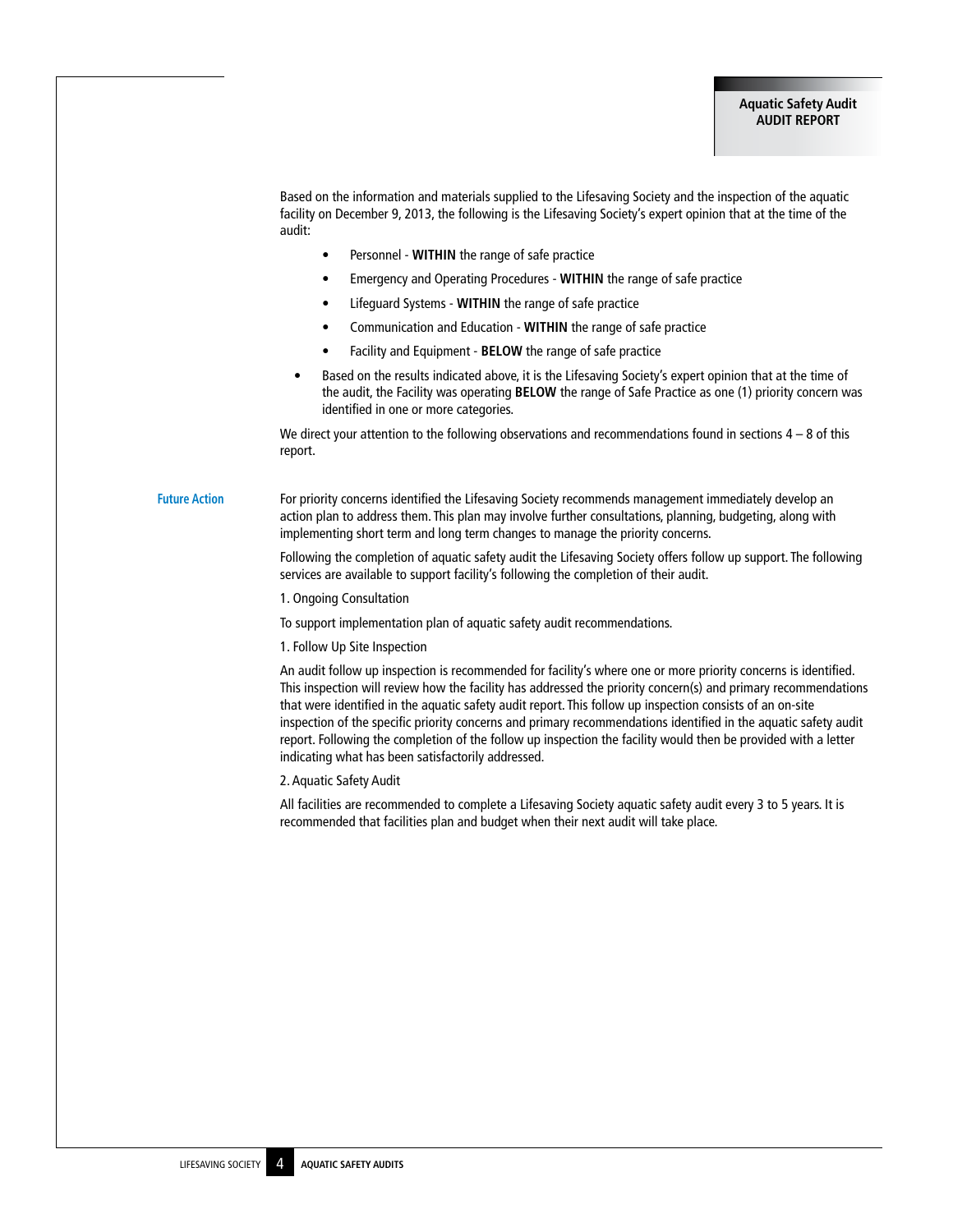## **Personnel**

## Section 4

At the time of the aquatic safety audit, the Personnel were **WITHIN** the range of safe practice.

| <b>Priority Concerns</b>         | No Priority Concerns.         |
|----------------------------------|-------------------------------|
| <b>Primary Recommendations</b>   | No Priority Recommendations.  |
| <b>Secondary Recommendations</b> | No Secondary Recommendations. |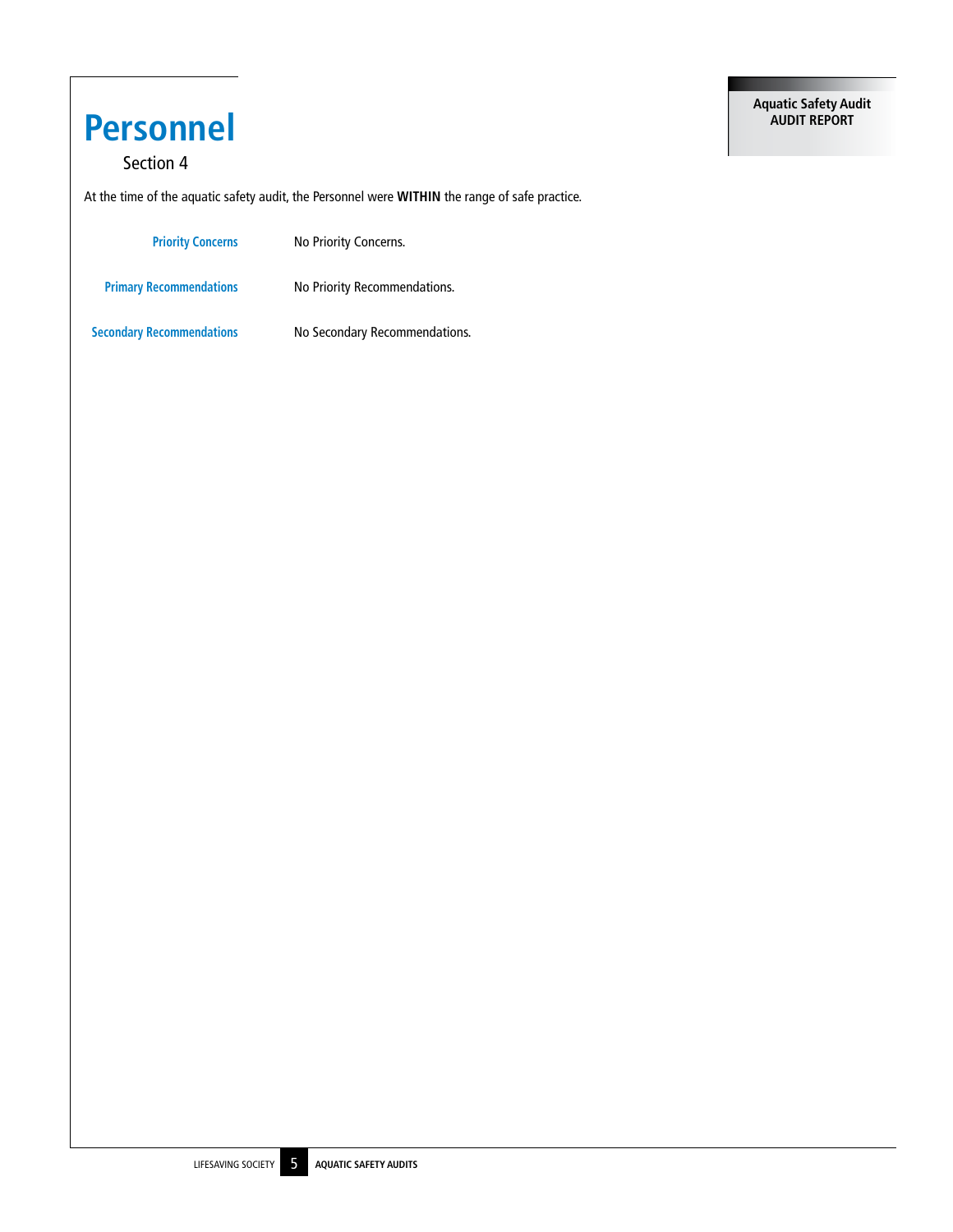## **Emergency & Operating Procedures**

Section 5

At the time of the aquatic safety audit, the Emergency and Operating Procedures were **WITHIN** the range of safe practice.

| <b>Priority Concerns</b>         | No Priority Concerns.                                                                                                                                                                                                                                                                                                                                                                                                                                                                                          |
|----------------------------------|----------------------------------------------------------------------------------------------------------------------------------------------------------------------------------------------------------------------------------------------------------------------------------------------------------------------------------------------------------------------------------------------------------------------------------------------------------------------------------------------------------------|
| <b>Primary Recommendations</b>   | At the time of the audit it was noted that the tags on the fire extinguishers were not being initialed on a<br>monthly basis after inspection, but that it was being documented on a monthly checklist (See Appendix A -<br>Photo 1,14,15,16). Initialling the tags on a monthly basis will immediately identify to any staff member that<br>the equipment has been inspected. It is recommended that the fire extinguisher tags be initialed after being<br>inspected on a monthly basis (Fire Code 6.2.7.2). |
| <b>Secondary Recommendations</b> | During staff interviews, it was noted that while their are evacuation procedures in the facility's policy and<br>procedures manual, there is no training or practise for the emergency procedures. It is recommended that<br>management consider implementing practising evacuation procedures into new hire orientation and in-service<br>training. This will allow staff to better understand what to do during an evacuation, and will educate and train<br>the public on their role during an evacuation.  |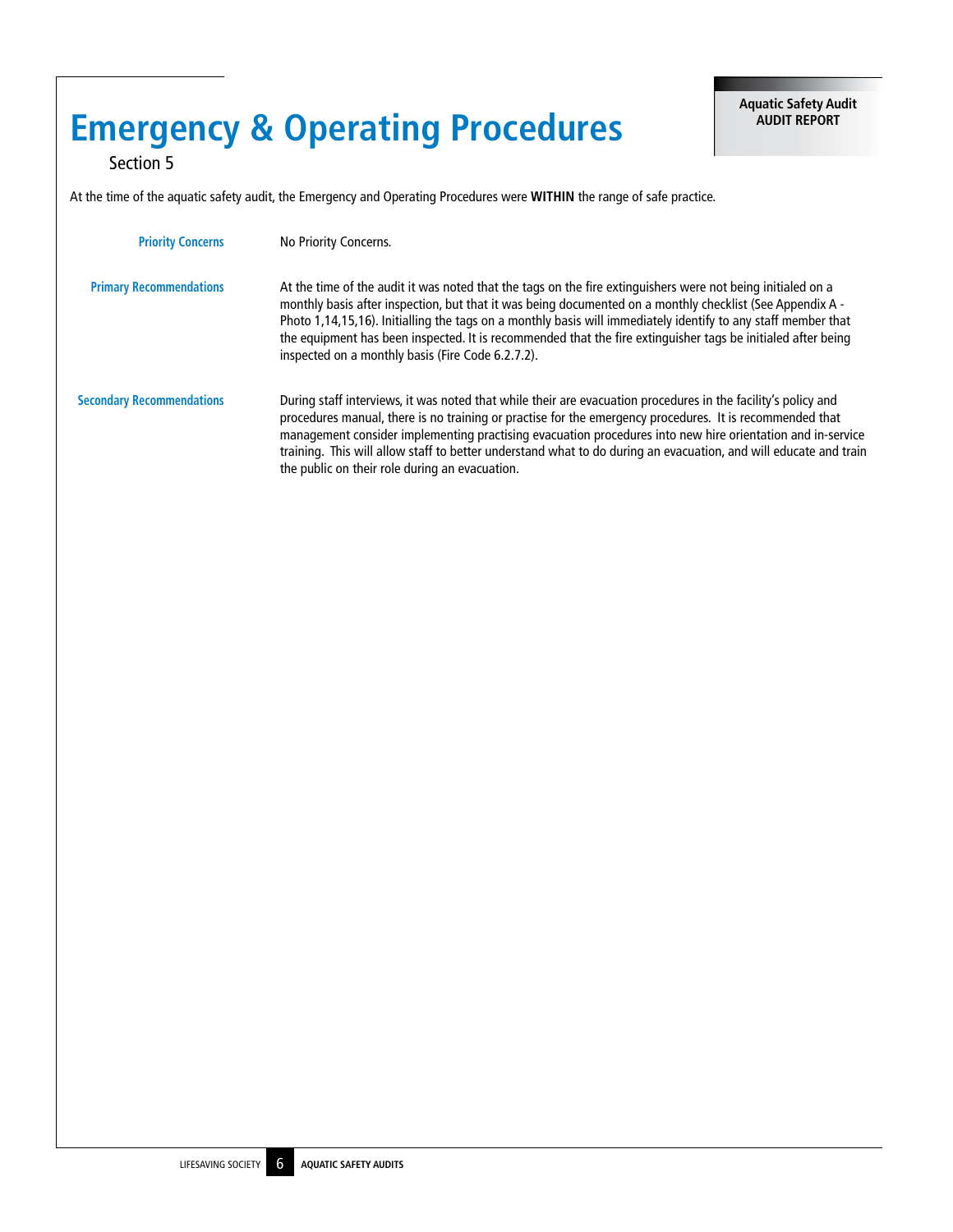## **Lifeguard Systems**

Section 6

At the time of the aquatic safety audit, the Lifeguarding Systems were **WITHIN** the range of safe practice.

| <b>Priority Concerns</b>         | No Priority Concerns.                                                                                                                                                                                                                                                                                                                                                                                                                                                                                                                                                                                                         |
|----------------------------------|-------------------------------------------------------------------------------------------------------------------------------------------------------------------------------------------------------------------------------------------------------------------------------------------------------------------------------------------------------------------------------------------------------------------------------------------------------------------------------------------------------------------------------------------------------------------------------------------------------------------------------|
| <b>Primary Recommendations</b>   | At the time of the audit, it was noted that the lifeguard pathways are not clearly identified in the facility's<br>safety and supervision plan. It is recommended that the safety and supervision plan be reviewed to better<br>indicate what the lifeguard pathways are for each lifeguard position and that they be accessible for lifeguard<br>staff (Pool Standards, 2006 for the Swimming Pool, Wading Pool and Water Spray Park Regulation). It is<br>important that staff understand the expectations for the lifeguard pathways from each lifeguard position and<br>have a visual reminder they see on a daily basis. |
|                                  | Through staff interviews it was identified that staff did not believe they were visible to the public. It is<br>recommended that uniforms allow staff to be easily and quickly recognizable to the public. The purpose of<br>the lifequard uniform is to make the lifequards stand out so that they are readily distinguished from bathers<br>and spectators, and can be quickly contacted in case of an emergency or when assistance is required (Public<br>Aquatic Facility Safety Standards).                                                                                                                              |
|                                  | At the time of the audit, it was noted that there was not two (2) throwing aids with a line available on the<br>pool deck. Two (2) throwing aids with lines are required to be on the pool deck and readily accessible (Public<br>Aquatic Facility Safety Standards). It is recommended that two (2) throwing aids with lines are available and<br>readily accessible at all times on the pool deck in the event of an emergency.                                                                                                                                                                                             |
| <b>Secondary Recommendations</b> | Through staff interviews it was identified that staff did not believe that the pool rules are consistently<br>enforced. It is recommended that management review the effectiveness of staff training with regards to pool<br>rules. It is important that staff are educating the public and consistently enforcing the pool rules.                                                                                                                                                                                                                                                                                            |
|                                  | At the time of the audit it was noted that the facility had the minimum amount of lifeguard rescue aids<br>available on the pool deck. It is recommend that management review the location and amount of emergency<br>equipment on the pool deck. Placing additional rescue aids around the pool could allow the staff more options<br>when responding to an emergency.                                                                                                                                                                                                                                                       |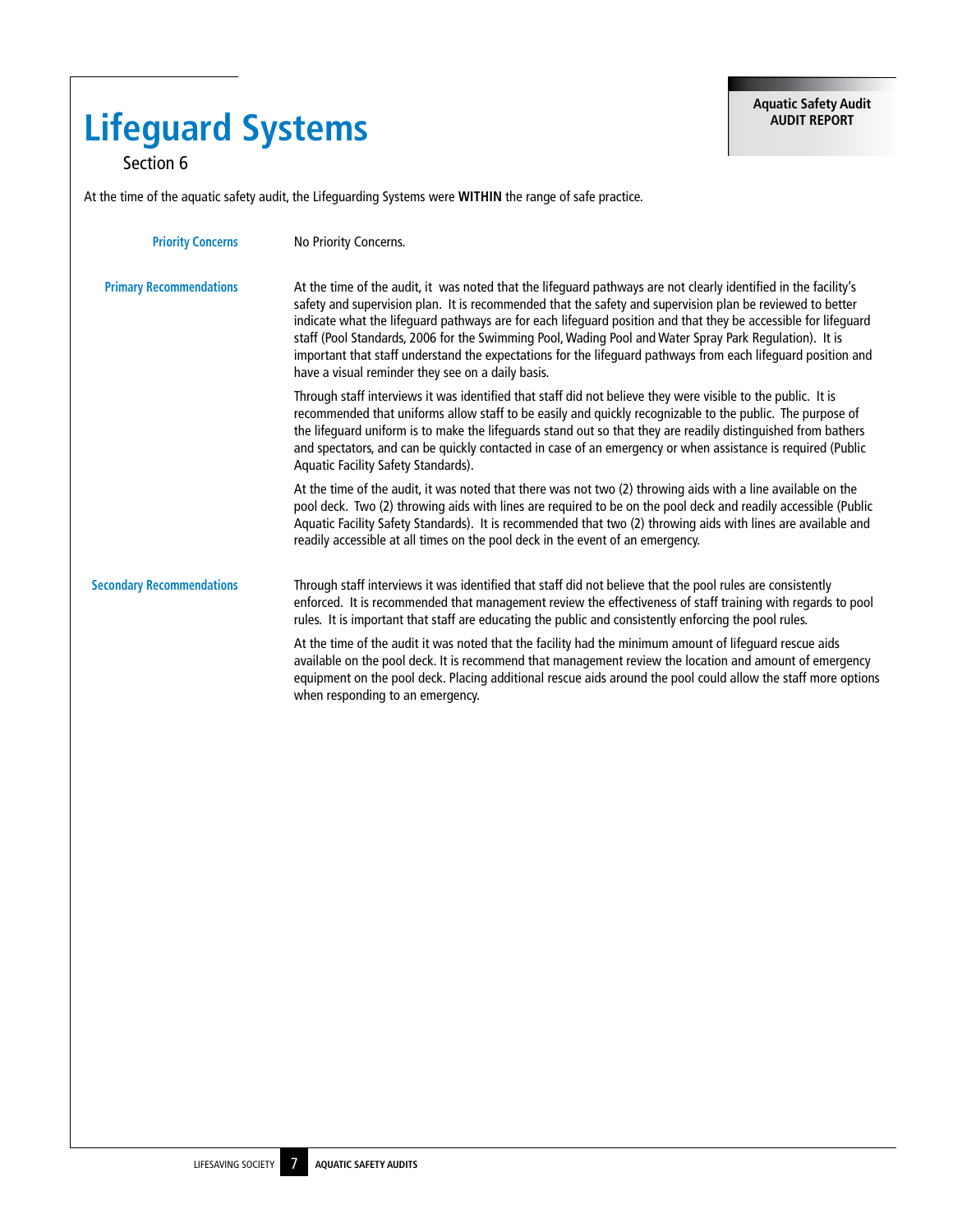## **Communications & Education**

Section 7

| <b>Priority Concerns</b>       | No Priority Concerns.                                                                                                                                                                                                                                                                                                                                                                                                                                                                                             |
|--------------------------------|-------------------------------------------------------------------------------------------------------------------------------------------------------------------------------------------------------------------------------------------------------------------------------------------------------------------------------------------------------------------------------------------------------------------------------------------------------------------------------------------------------------------|
| <b>Primary Recommendations</b> | At the time of the audit it was noted that No diving signage was absent on the pool deck with the exception<br>of two (2) signs pointing into the main pool. It is recommended that this signage be placed around all the<br>pools that indicate where diving is permitted and where it is restricted. The Swimming Pool, Wading Pool, and<br>Water Spray Park - Pool Standards 2006 and the Public Aquatic Facility Safety Standards require facilities to<br>post signage in areas where diving is not allowed. |
|                                | At the time of the audit it was noted that signage for public safety did not include all of the required notices<br>(Appendix A - Photo 3). Alberta Health and Wellness (Swimming Pool, Wading Pool, and Water Spray Park Pool<br>Standards 2006; Public Aquatics Facility Safety Standards) indicates each pool must have a sign(s) containing<br>written information and, if possible, visual information, in a size and location that may be easily seen by all<br>users, which directs or specifies:          |
|                                | • Each bather must take a 'cleansing' shower prior to entering the pool                                                                                                                                                                                                                                                                                                                                                                                                                                           |
|                                | . No glass is allowed on the pool deck or in other barefoot areas                                                                                                                                                                                                                                                                                                                                                                                                                                                 |
|                                | . Persons on medication for high blood pressure, heart condition or other medical conditions must to consult<br>with a physician prior to use of the whirlpool or sauna                                                                                                                                                                                                                                                                                                                                           |
|                                | . No bather may be intoxicated while using the facility                                                                                                                                                                                                                                                                                                                                                                                                                                                           |
|                                | . The pool depth and those areas where diving is not allowed                                                                                                                                                                                                                                                                                                                                                                                                                                                      |
|                                | • The temperature range of the whirlpool, steam room and sauna                                                                                                                                                                                                                                                                                                                                                                                                                                                    |
|                                | • Bather load and provides an explanation of why bather load is limited                                                                                                                                                                                                                                                                                                                                                                                                                                           |
|                                | . No pets are allowed onto the premises, except for seeing eye dogs or other animal used to assist persons<br>with disabilities                                                                                                                                                                                                                                                                                                                                                                                   |
|                                | . No street shoes may be worn in wet traffic areas                                                                                                                                                                                                                                                                                                                                                                                                                                                                |
|                                | . Any other information that the responsible person determines is necessary to maintain the health and safety<br>of the pool facility users                                                                                                                                                                                                                                                                                                                                                                       |
|                                | . Any person with diarrhea or a history of diarrhea over the previous 2 weeks must not use the pool facility                                                                                                                                                                                                                                                                                                                                                                                                      |
|                                | . Young children, 35 months and under, and anyone who is incontinent must wear protective, water-resistant<br>swimwear in order to minimize the introduction of contamination                                                                                                                                                                                                                                                                                                                                     |
|                                | At the time of the audit, it was noted that there was no sign indicating where the emergency telephone is<br>located (See Appendix A - photo 2). It is recommended that signage be placed as to the location of the<br>emergency phone (Public Aquatic Facility Safety Standards). Identifying the location of the emergency phone<br>will minimize confusion in the event a patron is asked to use it.                                                                                                           |
|                                | At the time of the audit, it was noted that there was no signage indicating the rules of use for the deep end<br>slide. It is recommended that management post signage at the entrance to the slide indicating what the rules<br>of use are (Public Aquatic Facility Safety Standards). Signage indicating the rules of use for the slide will help<br>educate users of what they are not permitted to do when using the slide.                                                                                   |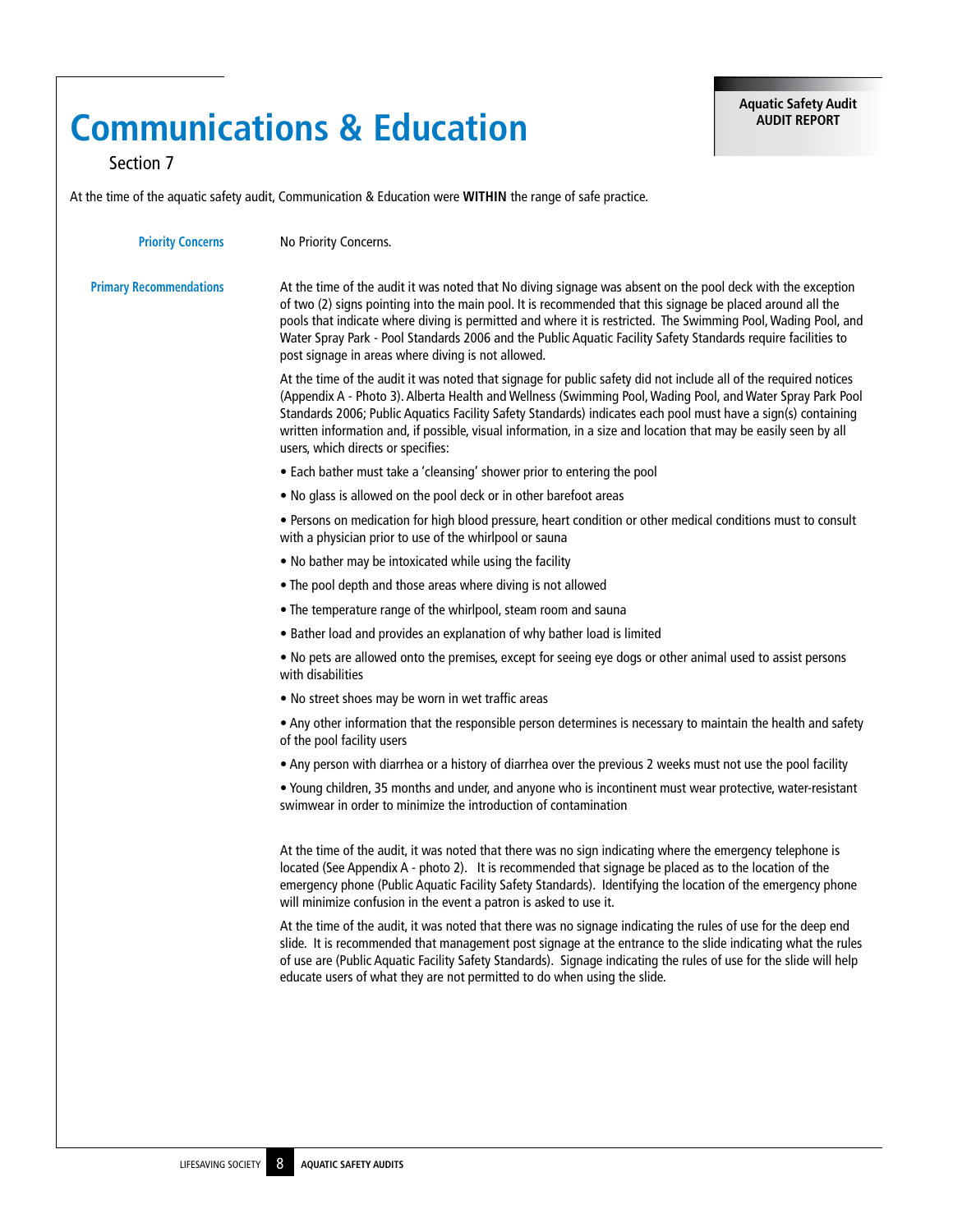Secondary Recommendations **At the time of the audit, it was noted that there no signage educating the public about staying within arms** reach of children and non-swimmers. It is recommended that management collaborate with the Lifesaving Society to develop signage to educate and build public awareness for caregivers to remain within arms reach of children and non-swimmers.

> At the time of the audit, it was noted that the depth markings on the pool deck are only communicated in metres (Appendix A - Photo 20). It is recommended that pool depth markings be written in both metres and in feet. Marking the depth of the pool in both metres and feet may provide users of the pool a better understanding of the depth of the water.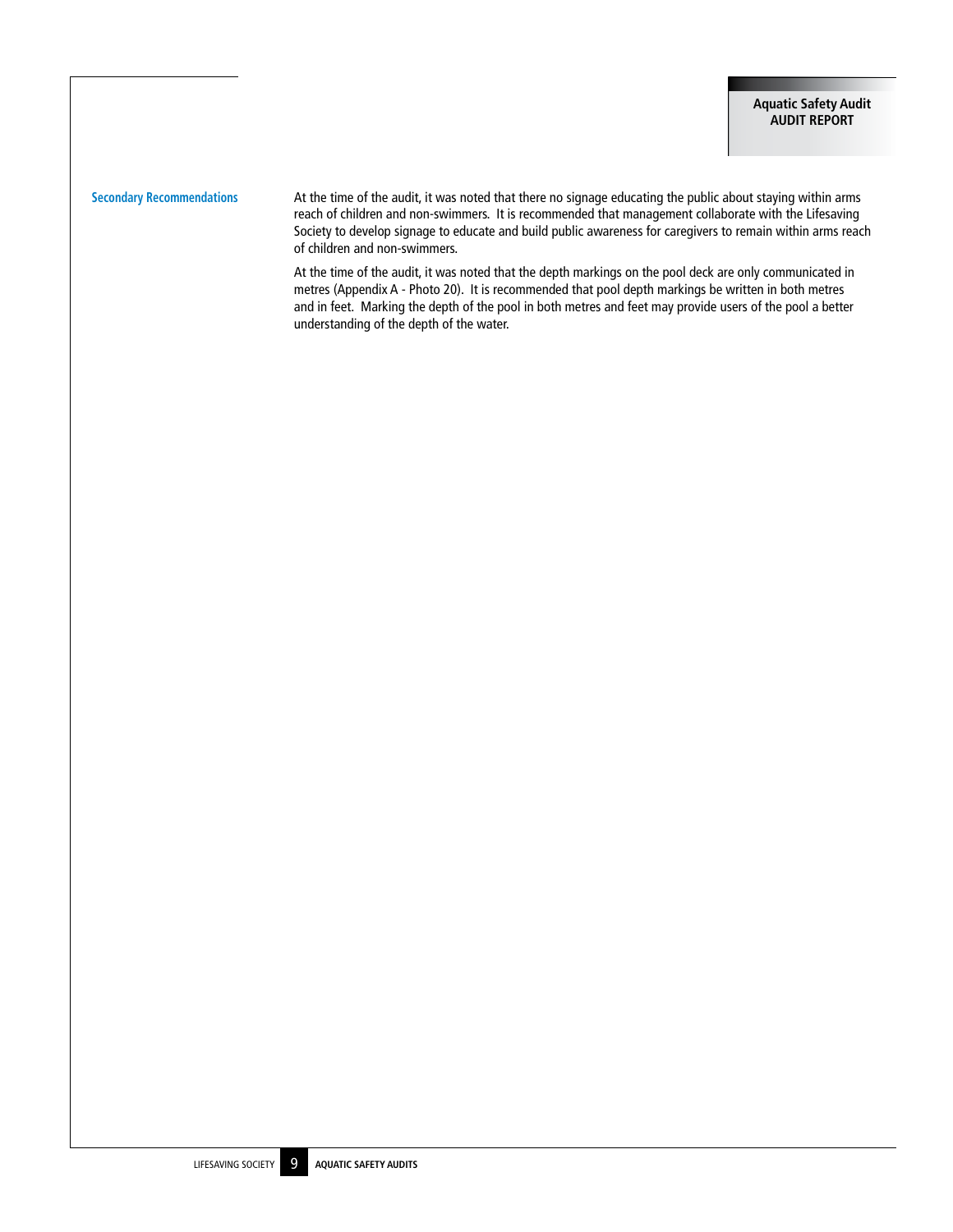## **Facility and Equipment**

Section 8

At the time of the aquatic safety audit, the Facility and Equipment was **BELOW** the range of safe practice.

| <b>Priority Concerns</b>         | At the time of the audit it was noted that the lighting in the pool area ranged from 64 to 184 lux. At the                                                                                                                                                                                                                                                                                                                                                                                                                                      |
|----------------------------------|-------------------------------------------------------------------------------------------------------------------------------------------------------------------------------------------------------------------------------------------------------------------------------------------------------------------------------------------------------------------------------------------------------------------------------------------------------------------------------------------------------------------------------------------------|
|                                  | surface of the shallow end the reading was found to be 64 lux, at the surface of the warm pool the reading<br>was found to be 125 lux, at the surface of the whirl pool the reading was 151 lux, and the reading in the<br>middle of the deep end of the main pool the reading was 64 lux. Lighting is required to be 215 lux on the pool<br>deck and at the surface of the water (Alberta Building Code 7.3.3.21). Adequate lighting assists lifequards to<br>see through the water column and helps reduce shadows on the bottom of the pool. |
| <b>Primary Recommendations</b>   | At the time of the audit it was noted that the lighting in the female change room changing stalls was found<br>to be 60 lux. It is recommended that Lighting with a minimum of 215 lux at floor level be provided in<br>swimming pool dressing rooms and any other area used by bathers (Alberta Building Code 7.3.3.21). Lighting<br>requirements can help to provide a safe environment for bathers.                                                                                                                                          |
|                                  | At the time of the audit it was noted that the lighting in the sauna was only 65 lux. It is recommended that<br>lighting with a minimum of 215 lux at floor level shall be provided in swimming pool dressing rooms and any<br>other area used by bathers (Alberta Building Code 7.3.3.21). Lighting requirements help to provide a safe<br>environment for bathers.                                                                                                                                                                            |
|                                  | At the time of the audit it was noted that there was a ladder that was not secure by the shallow end (See<br>Appendix A - Photo 4). It is recommended that an inspection procedure be put in place to test the ladders<br>and railings on a regular (weekly) basis and that loose ladders and railings be secured (Alberta Building Code<br>7.3.3.12). Secure ladders help to provide a safe environment for bathers.                                                                                                                           |
|                                  | At the time of the audit it was noted that the pools did not have anti-entrapment drain coves (See Appendix<br>A - Photo 23). It is recommended that existing drain covers be replaced with white anti-entrapment covers<br>(Swimming Pool, Wading Pool, and Water Spray Park Pool Standards 2006).                                                                                                                                                                                                                                             |
|                                  | At the time of the audit it was noted that there were broken and missing tiles in the shallow end of the pool<br>(Appendix A - Photo 5). It is recommended that the pool basin be added to the weekly maintenance checklists<br>and broken or missing tiles be replaced (Swimming Pool, Wading Pool, and Water Spray Park Regulation).<br>Maintaining the pool in a state of repair provides a safe environment for users.                                                                                                                      |
| <b>Secondary Recommendations</b> | At the time of the audit it was noted that the emergency telephone located on the pool deck was located<br>approximately 2.8 metres above the pool deck (See Appendix A - photo 2). It is recommended that the<br>emergency telephone be lowered. It is important that the emergency telephone is accessible by everyone                                                                                                                                                                                                                        |
|                                  | At the time of the audit, it was noted that there was no family change room. It is recommended that the City<br>of Fort Saskatchewan consider establishing a family change room. A family change room can allow families<br>with children or persons who require assistance to change in a comfortable environment.                                                                                                                                                                                                                             |
|                                  | At the time of the audit it was noted that there were broken and missing tiles/grates in the female change<br>room (Appendix A - Photos 6,7,8) and in the male change room (Appendix A - Photos 9,10,11). It is<br>recommended that inspection of tiles/grates of the male and female change rooms be added to the weekly<br>maintenance checklists, and broken or missing tiles/grates be replaced. Maintaining the change rooms in a<br>state of repair provides a safe environment for users.                                                |
|                                  | At the time of the audit it was noted that a soap dispenser in the female change room was not secure (See<br>Appendix A - Photos 12,13). It is recommended that the soap dispenser be secured. This can help keep the<br>facility in good repair and provide service for facility users.                                                                                                                                                                                                                                                        |
|                                  | At the time of the audit it was noted that paint was coming off some of the spray features (See Appendix A -<br>Photo 18). It is recommend that these be re-painted. It is important to keep facility equipment in good repair.                                                                                                                                                                                                                                                                                                                 |
|                                  | At the time of the audit, it was noted that the lower level of the filter room had a low door frame and ceiling<br>(See Appendix A - Photo 17) It is recommended that a caution sign indicating a low ceiling be installed to<br>warn individuals before entry. Signage warning individuals of a low ceiling may reduce the chance of injury.                                                                                                                                                                                                   |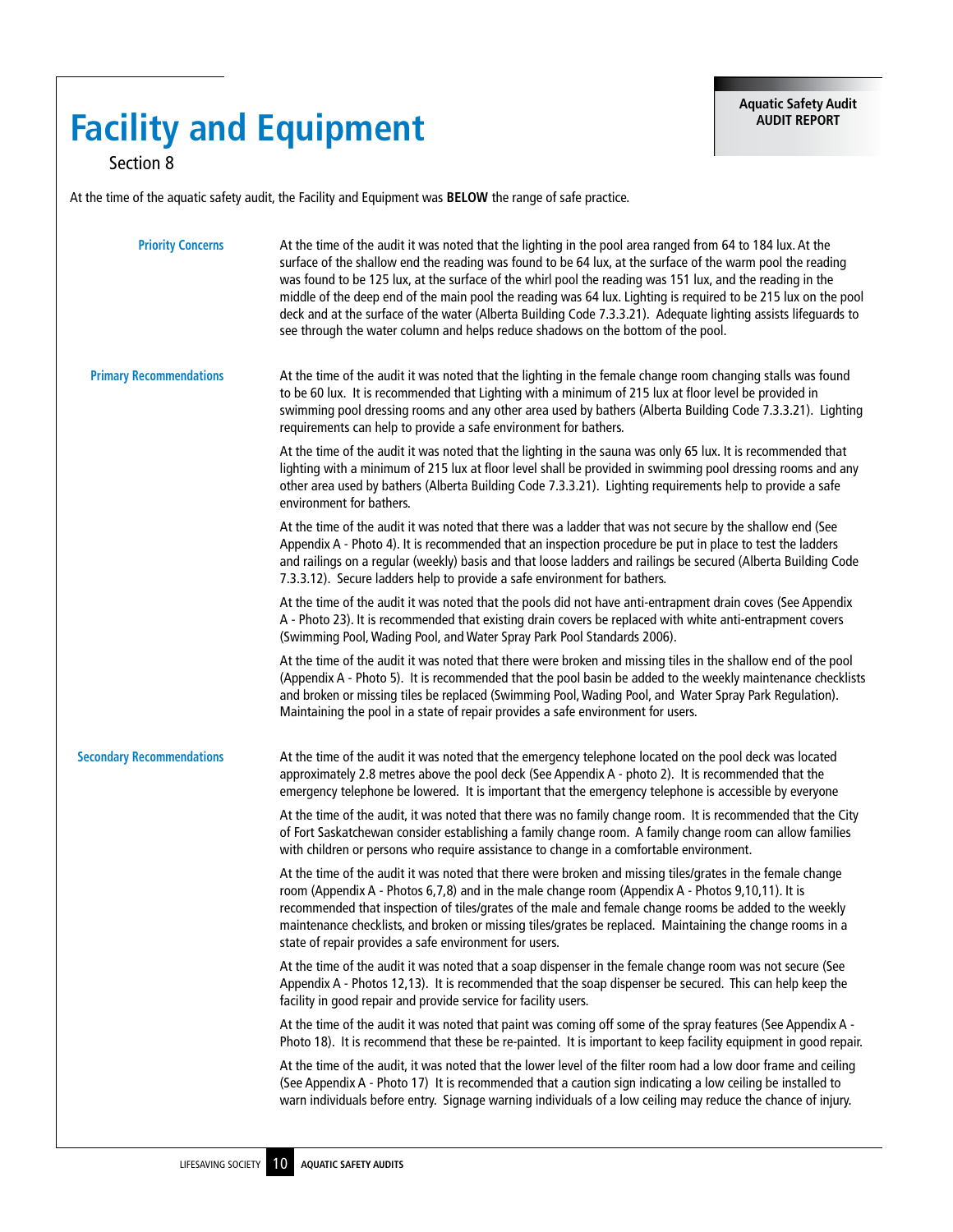At the time of the audit, it was noted that some pipes in the lower level of the filter room are at head level (See Appendix A - Photo 19) It is recommended that management consider requiring individuals who access this room to wear hard hats. Wearing hard hats in areas with low pipes or ceilings will reduce the chance of injury.

At the time of the audit, it was noted that there was no barrier to control access between the teach pool and the deep end (See Appendix A - Photo 21). It is recommended that management review accessibility of the deep end from the teach pool and consider installing a barrier. A barrier can help to control access to deep water.

At the time of the audit, it was noted that some of the underwater lights in the pool were not operational (See Appendix A - Photo 22). It is recommended that underwater lights be added to the weekly checklist and that underwater lights that are not operational be repaired. Underwater lights can help to increase the visibility of the pool bottom.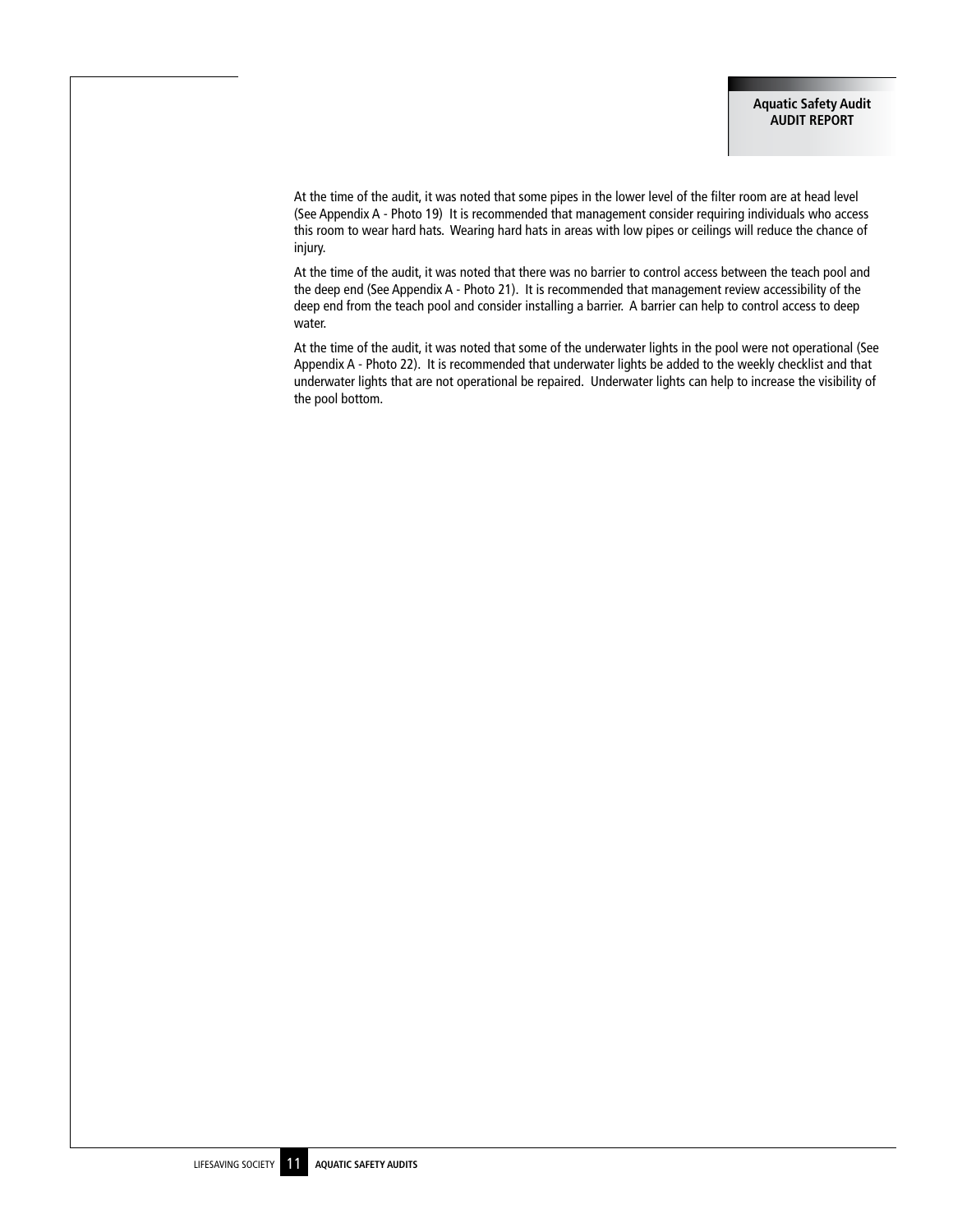## **Aquatic Safety Audit**

## **Audit Photos**

Appendix A



Photo 1: Fire Extinguisher tag in janitorial room extendio produced a photo 2: Emergency Telephone







Photo 3: Admission Policy and General Rules Signage Photo 4: Lose hand railing in shallow end of the pool



Photo 5: Cracked tiles in shallow end of the pool Photo 6: Cracked tiles in the female change room

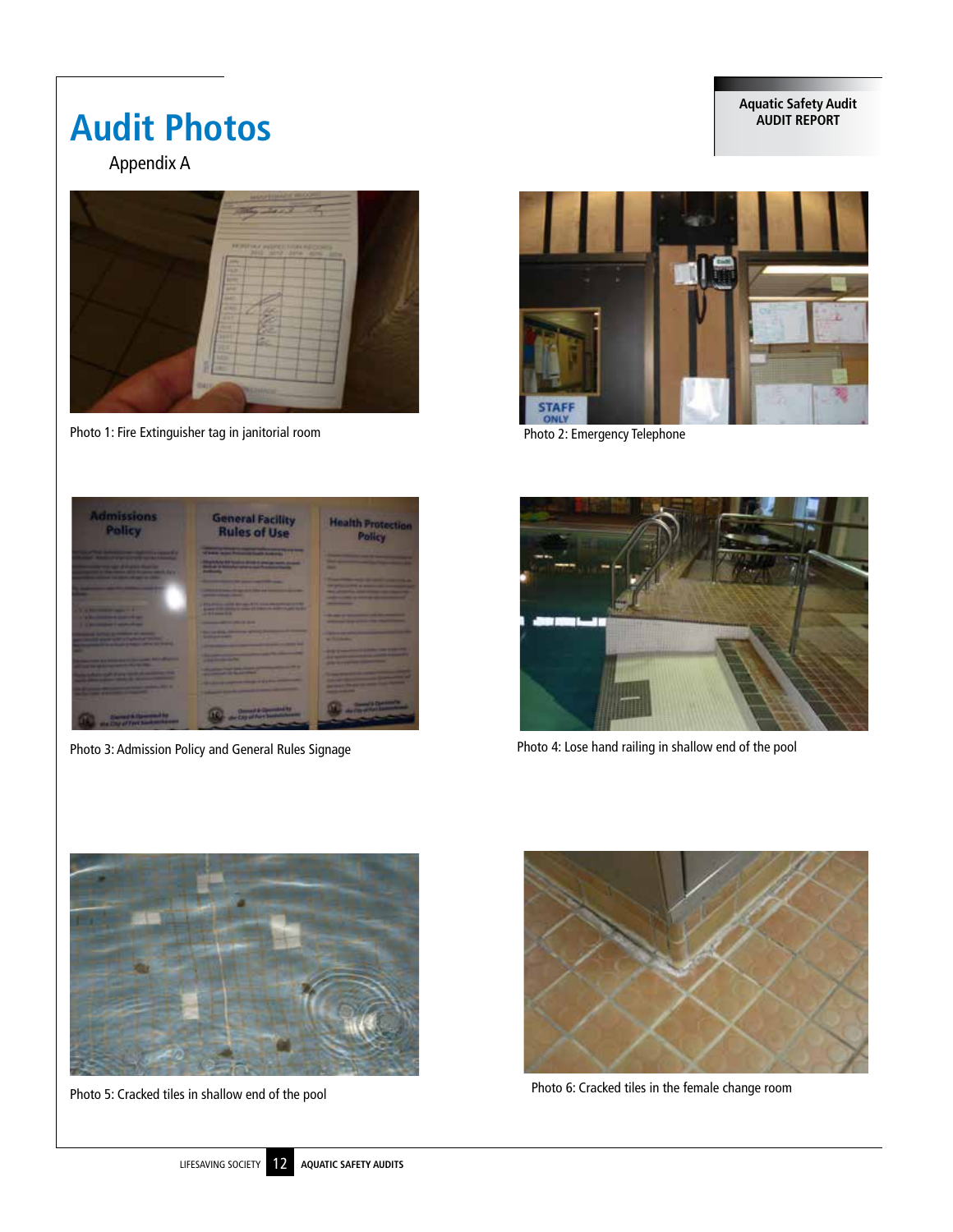

Photo 7: Cracked tiles in the female change room **Photo 8:** Loose grate in the female change room



Photo 9: Cracked tiles in the male change room





Photo 10: Cracked tiles in the male change room



Photo 11: Cracked tiles in the male change room



Photo 12: Female change room loose soap dispenser in shower area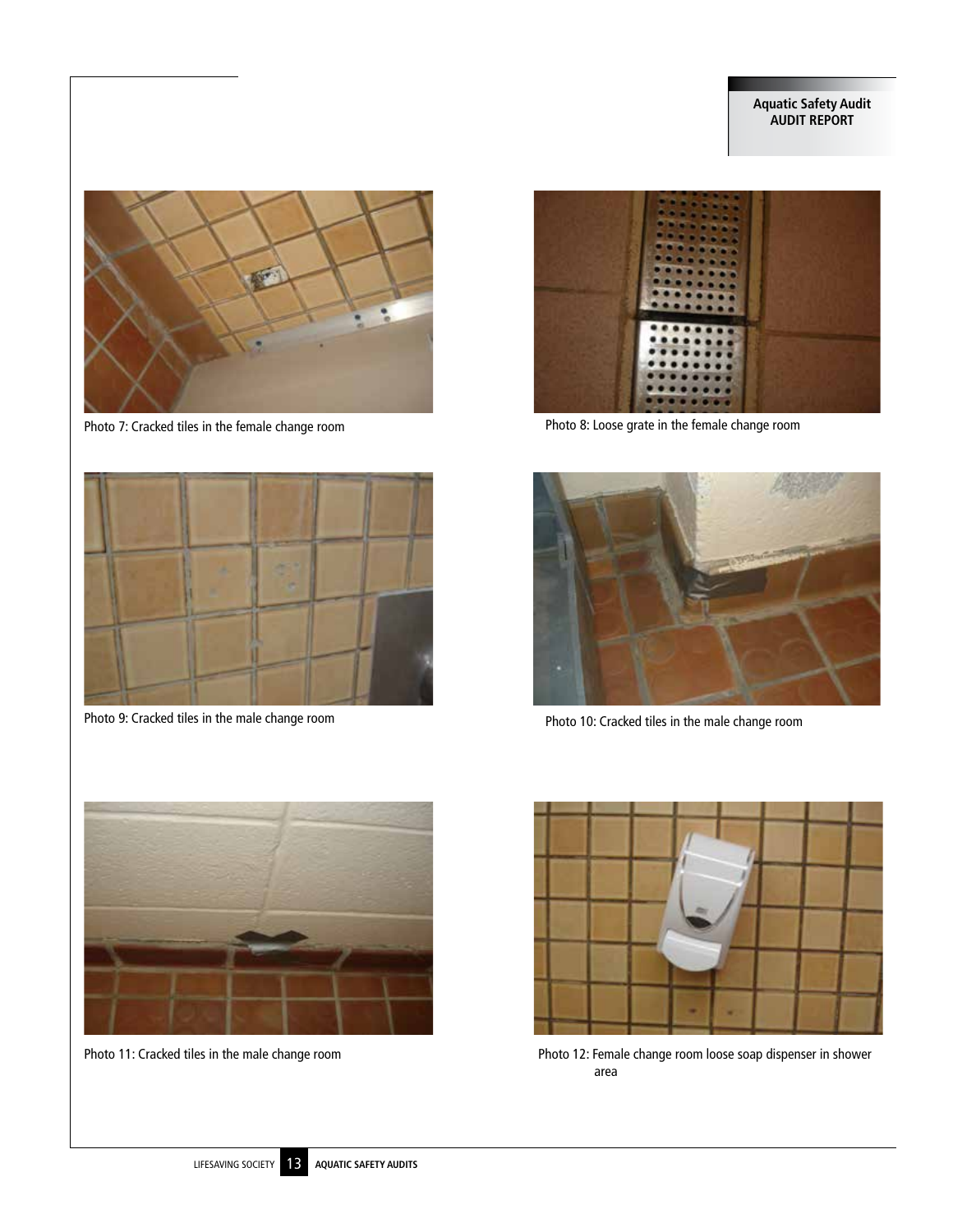

Photo 13: Female change room loose soap dispenser in shower area





Photo 14: Fire extinguisher tag in mechanical room



Photo 15: Fire extinguisher tag in mechanical room Photo 16: Fire extinguisher tag in mechanical room





Photo 17: Low ceiling in pool basement **Photo 18: Paint peeling on water features**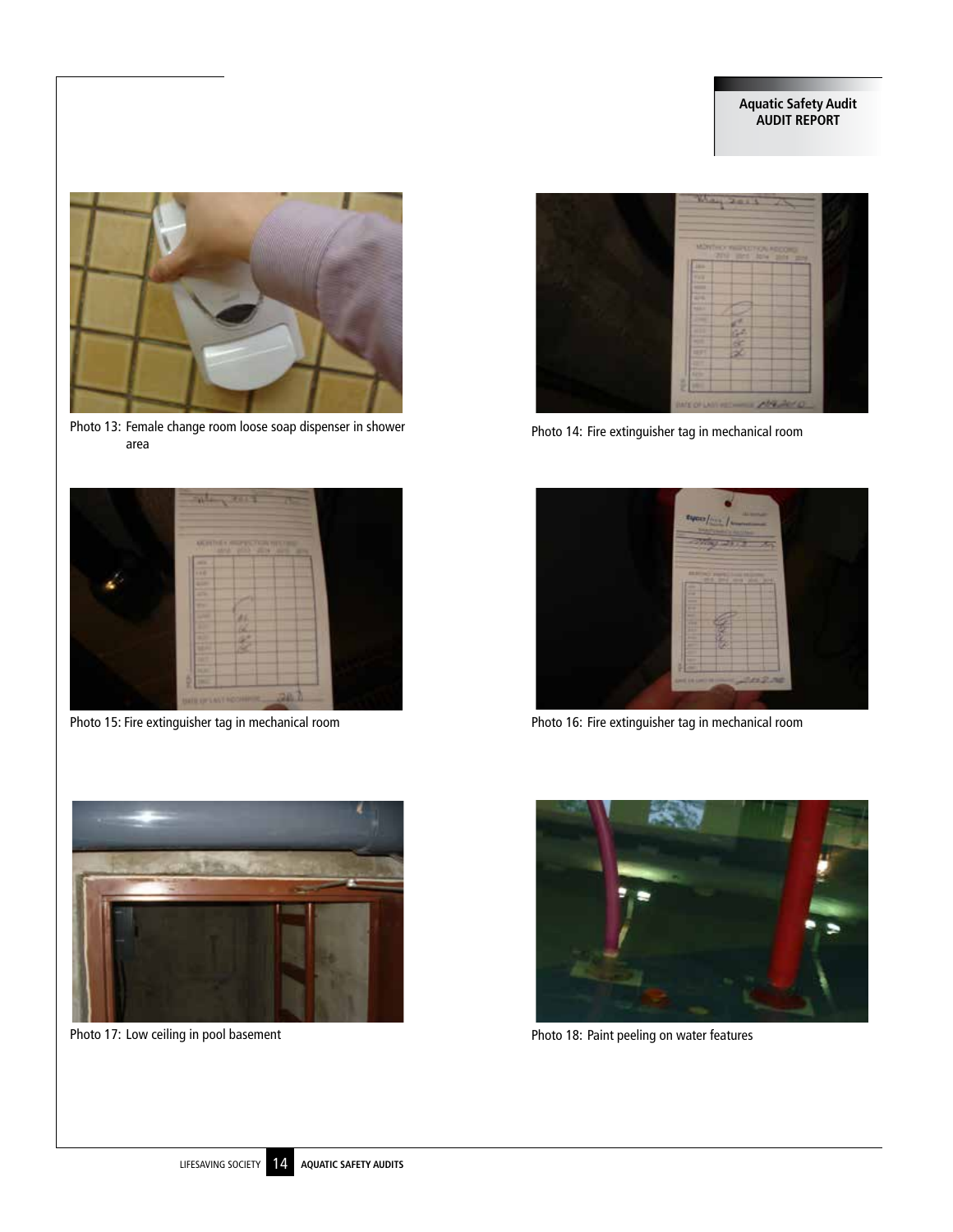## **Aquatic Safety Audit AUDIT REPORT**



Photo 19: Low ceiling in basement of mechanical room Photo 20: Pool depth marking







Photo 21: Pool deck Photo 22: No diving signage; underwater lights not operational



Photo 23: Main drain